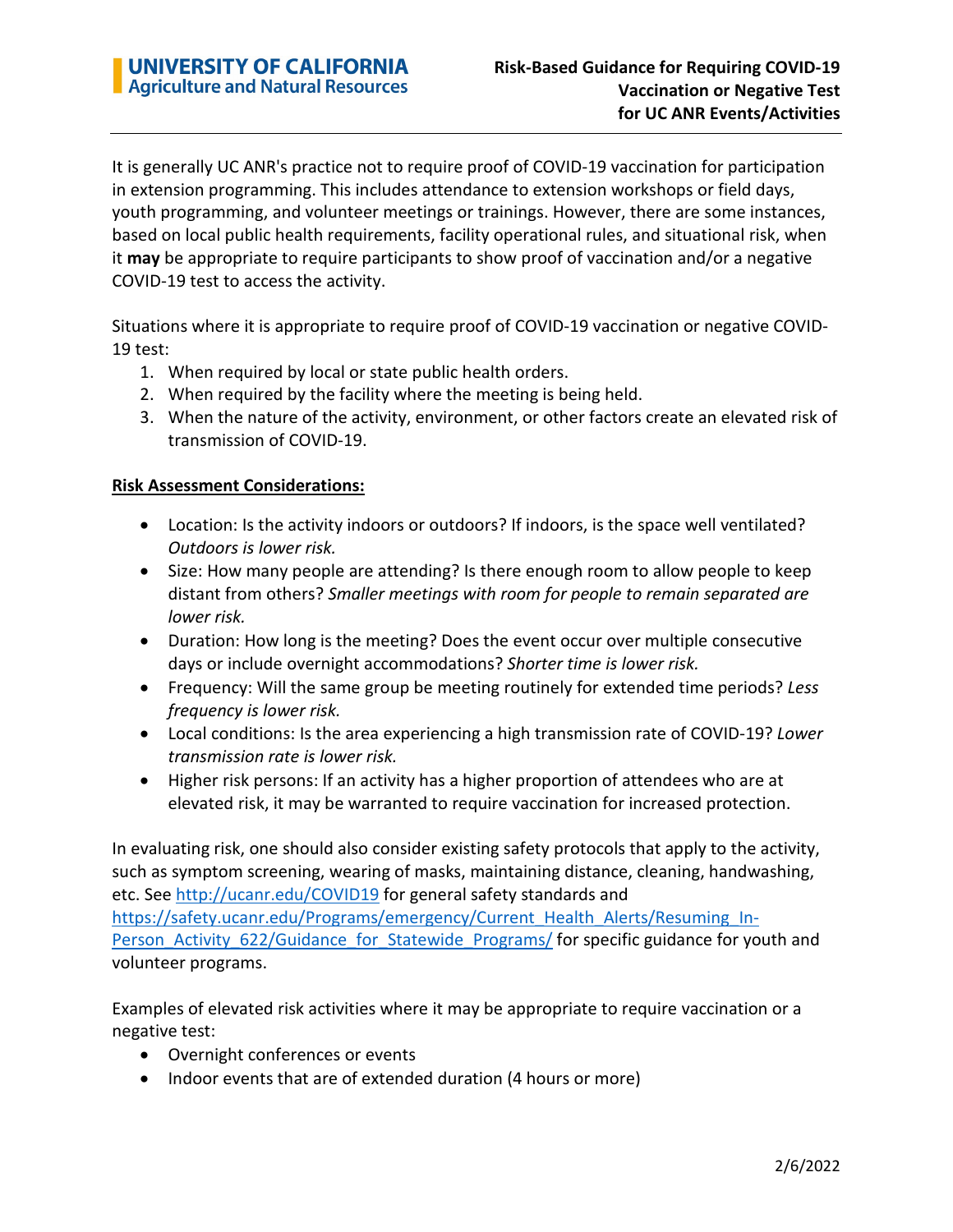The attached Risk Assessment Matrix is intended to help assess conditions when it may be appropriate to request proof of vaccination status or require a negative test.

## **Documentation:**

Whenever possible, a UC employee should be the person to verify COVID-19 vaccination status or negative test results. When required, screening should be a component of the event/activity check-in.

The person verifying vaccination status or negative test results will visually review the provided information, but must not take copies, photos, or other records. The only documentation may be to record that a person was cleared to enter the facility or activity. The information collected must be kept strictly confidential and may not be shared or utilized for any reason other than to determine clearance for entry or participation. Should a vaccination record or test result not meet the timeframe or photo requirements outlined below (see "Vaccination" and "Test") inperson participation is not allowed.

In some limited cases, such as camps or conferences, it may be necessary to collect vaccination or test records ahead of the event. In these cases, the records may be collected electronically, but all copies must be deleted at the conclusion of the event.

If it is not possible to have an employee present for this role, a volunteer leader may perform this function. All screeners (employees and volunteers) must be trained in the information included in this guidance, including the importance of protecting the privacy of this information. Screeners must not share the information they view with anyone and must not retain copies of any vaccination records or test results. Violations of privacy or confidentiality can be cause for disciplinary action. In the case of a volunteer, this may include removal from UC ANR volunteer service.

## **Other Definitions and Guidance:**

Vaccination: To be fully vaccinated means a person has received at least 2 doses of a 2-dose series (Pfizer or Moderna), or 1 dose of Johnson & Johnson, at least 2 weeks before the event/activity. At this time verification of booster doses is not required for volunteer activities. Guidance for reading and verifying proof of vaccination can be reviewed here: http://publichealth.lacounty.gov/media/Coronavirus/docs/HOO/Proof vaccine card.pdf.

Test: May be a laboratory-analyzed test (PCR, etc.) or home/self-administered (antigen) test. A digital copy or photo of test results is sufficient proof of negative test results. If using an athome test, a photo of a test kit must include the subject's name and date of test, along with the test card or device.

UC ANR programs may provide additional program-specific clarifying information that supplements this guidance.